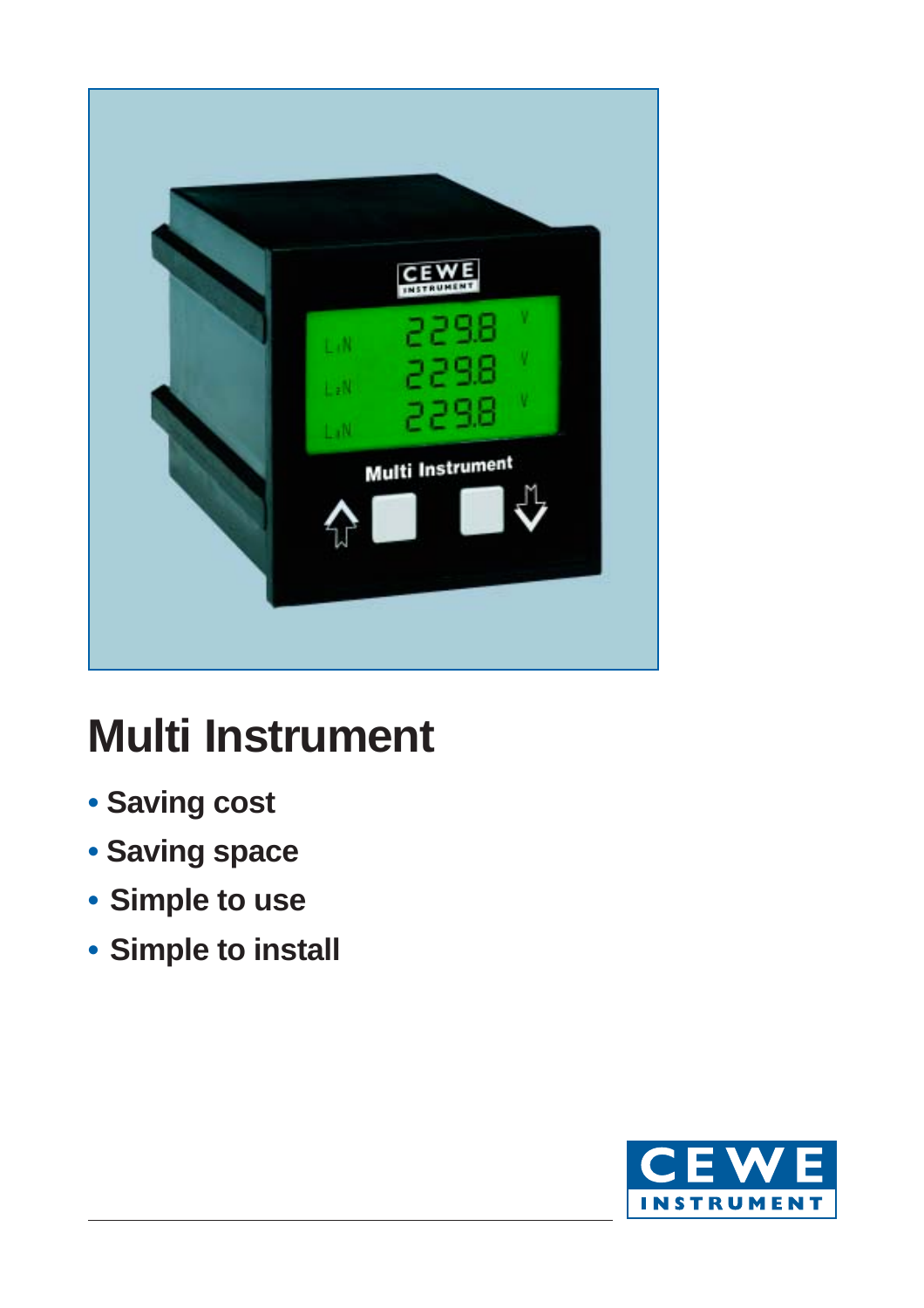# **Multi Instrument**

*The MI-1 and MI-2 is a 3 phase digital metering system in a standard 96 x 96 mm DIN case with a depth of only 94 mm. All functions are performed via the two front control buttons making the MI-1 and MI-2 simple to use.*

*The products have a big range of functions and types. This enables the user to choose the product that suits the application, space and cost requirements.*

## **Applications**

Applications include building management systems, distribution feeders, high, medium and low voltage switchgear, control panels, generating sets, UPS systems, process control, cogeneration systems, power management and control.

## **Programmable**

The front push buttons enable the users to entering system current and voltage ratios as well as program their own custom display.

## **Memory**

All data including energy registers, current-, voltage ratios and calibration data is stored in a non volatile ee-prom memory.

## **Communications**

The MI-1 and MI-2 has the option of providing either RS232 or RS485 communication.

The RS485 enables remote reading and programming of up to 32 MI's on a 2 wire bus using the Modbus protocol.

The Modbus protocol allows the MI to be used with PC, PLC, RTU, Data loggers and Scada programs.

The RS232 output is 2 wire one way communication and does not have a protocol. The data is ASCII data string. i.e. continuous data.

## **Display**

The display is a backlit custom LCD with high contrast and a wide viewing angle.



## **Multi Instrument MI-1**

#### **Parameters measured and displayed**

Phase and Line Voltages (V) Phase Currents (A) Frequency (Hz) Active Power (W) Apparent Power (VA)

## **Multi Instrument MI-2**

**Parameters measured and displayed** Phase and Line Voltages (V) Phase Currents (A) Neutral Current (A) [Option] Frequency (Hz) Active Power (W) Apparent Power (VA) Reactive Power (VAr) Power Factor (P.F.) Active Energy (Wh) Reactive Energy (VArh) Demand Current Active Power Demand (Watt Demand) Apparent Power Demand (VA Demand)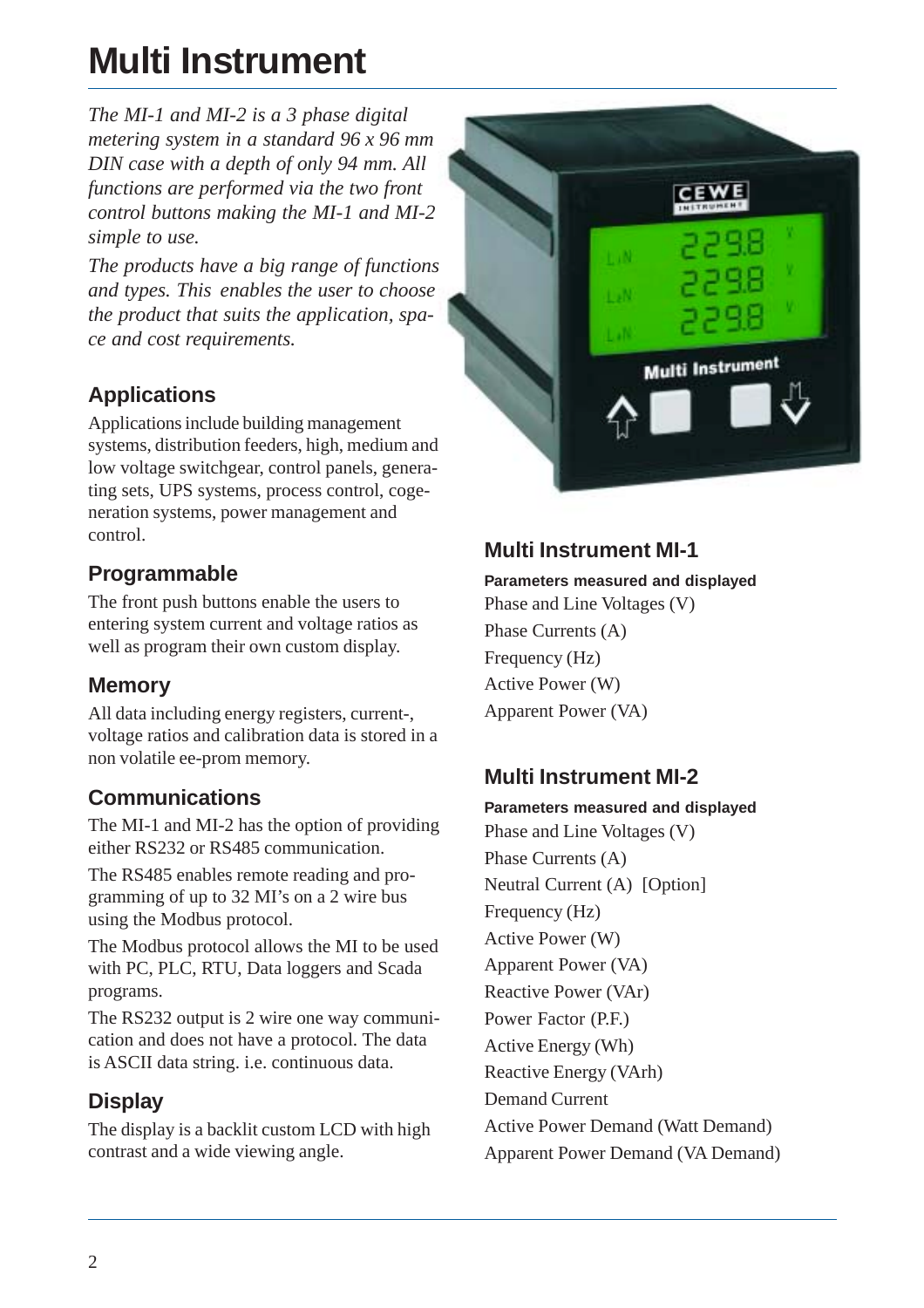#### **Input values**

#### **Voltage**

Rated  $U_{N}$  57.8 to 600 V

Range  $20-120\% \text{ U}_{\text{N}}$ Burden 0.5 VA per phase Overload  $1.5 \times U_N$  continuous

#### **Current**

Rated  $I_{N}$  1 or 5 A Range MI-1: 20-120%  $I_{N}$ 

Burden 0.5 VA per phase Overload  $4 \times I_{N}$  continuous.

**Frequency**

Frequency 45 to 65 Hz

#### **Auxiliary supply**

AC voltage 115 or 230 V  $(\pm 15\%)$ 45 to 65 Hz burden <7 VA DC voltage (Option) 12 V, 24 V, 30 V, 48 V, 110 V

## **Accuracy**

Volt and Current  $0.5\%$  of reading  $\pm 2$  digit Frequency 0.1 Hz  $\pm$  1 digit Active Power 1% of reading  $\pm 2$  digit Reactive Power 1% of reading  $\pm 2$  digit Apparent Power 1% of reading  $\pm 2$  digit Power Factor 2% of range Energy Cl. 1 (according to IEC 1036)

specify nominal voltage.

 $4 \times U_N$  for 1 second

50 x  $I_{N}$  for 1 sec

MI-2: 10-120%  $I_{N}$ 

# **Options**

Pulsed Output active or reactive energy (MI-2 only) RS485 Modbus protocol RS232 ASCII DC Auxiliary supply Neutral Current (MI-2 only)

# **Systems**

MI-1-12, MI-2-12 Single phase MI-1-23, MI-2-23 3 phase 3 wire unbalanced load MI-1-34, MI-2-34 3 phase 4 wire unbalanced load

# **Demand (MI-2 only)**

Programmable In steps of 1 min from 3 to 30 min

**Output realy (MI-2 only)**

Pulse rate **Automatically set** 

Programmable for Active or reactive energy Relay Single pole, normally open Max ratios 50 V, 150 mA, 5 W, AC or DC Pulse duration Programmable in steps of 20 ms from 20 ms to 200 ms

## **Environmental**

Working Temperature  $0$  to +50 °C Function Temperature  $-5$  to  $+60$  °C Storage Temperature  $-10$  to +65 °C Temperature Coefficient 0.01% per °C Relative Humidity 0-95% non condensing Warm up time 1 min. Shock 10 G in 3 planes

## **Enclosure**

Standard DIN case 96 x 96 x 100 mm Panel mount Via 4 retaining brackets. Cutout 92 +0.8 mm x 92 +0.8 mm Material Black Polycarbonate complying with UL 94 VO

Terminals Screws for  $2 \times 0.5$ -5 mm<sup>2</sup> Weight 0.7 kg

#### **Insulation**

Test Voltage: 3 kV RMS 50 Hz for 1 min between case, input, aux. 1 kV between case, input, aux., relay output and RS485 output. Impulse Test: EMC 5 kV transient comply with IEC 801 / EN 55020 HF Surge withstand: IEC 801 / EN55020 ANSI C37.90A Interference: EHF 2.5 kV 1MHz complying with IEC 255-4 Protection ClassII: Complying with IEC348 / BS4753 / DIN 57411 / VDE

## **Approvals**

UL, C-UL, CSA

## **Applied standards**

| General | IEC 688, BS4889, IEC 359 |  |  |
|---------|--------------------------|--|--|
| EMC.    | Emissions BSEN50081/     |  |  |
|         | Immunity BSEN50082/2     |  |  |
| Safety  | <b>IEC 1010</b>          |  |  |